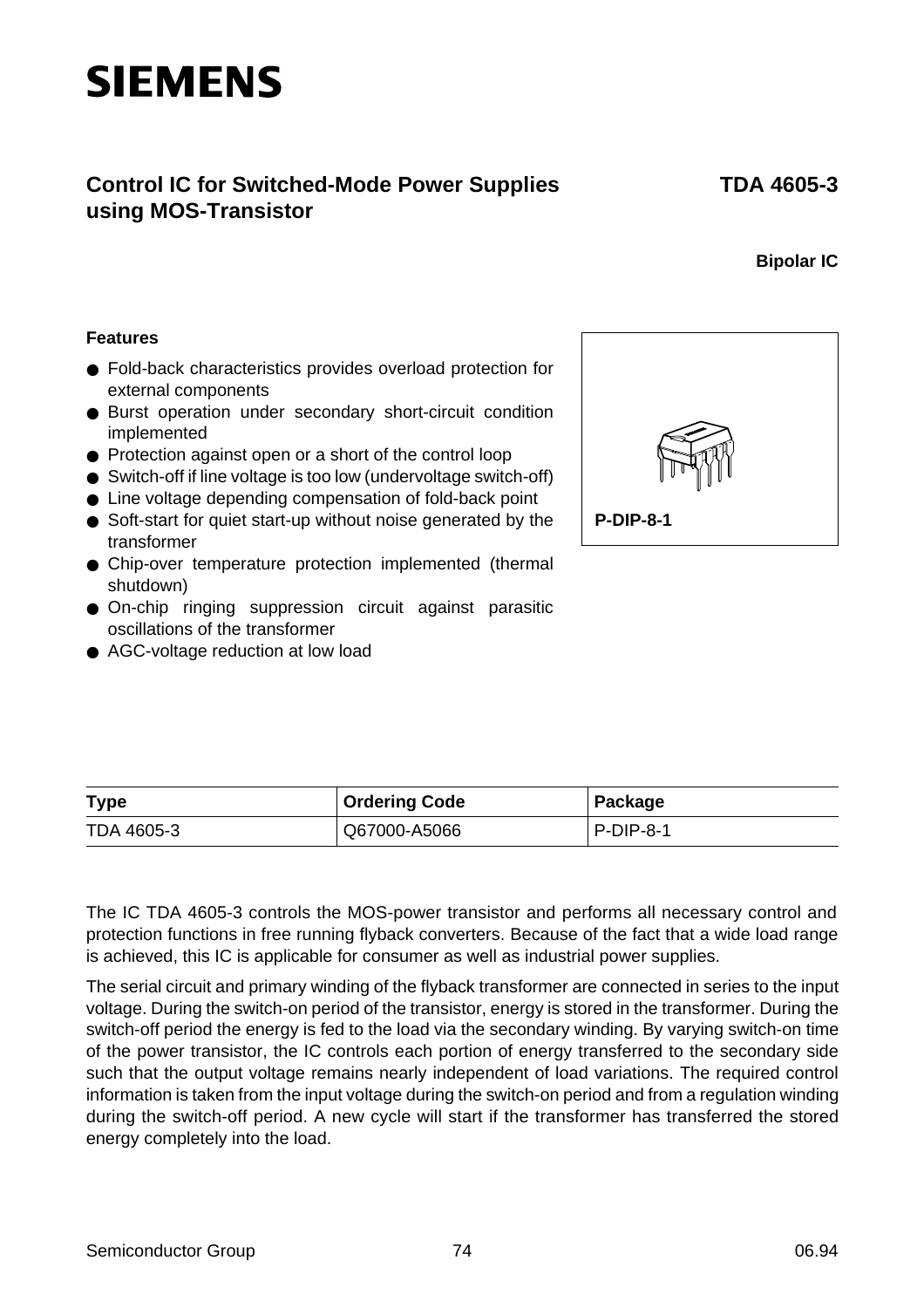In the different load ranges the switched-mode power supply (SMPS) behaves as follows:

#### **No load operation**

The power supply is operating in the burst mode at typical 20 to 40 kHz. The output voltage can be a little bit higher or lower than the nominal value depending of the design of the transformer and the resistors of the control voltage divider.

#### **Nominal operation**

The switching frequency is reduced with increasing load and decreasing AC-voltage. The output voltage is only dependent on the load.

#### **Overload point**

Maximal output power is available at this point of the output characteristic.

#### **Overload**

The energy transferred per operation cycle is limited at the top. Therefore the output voltages declines by secondary overloading.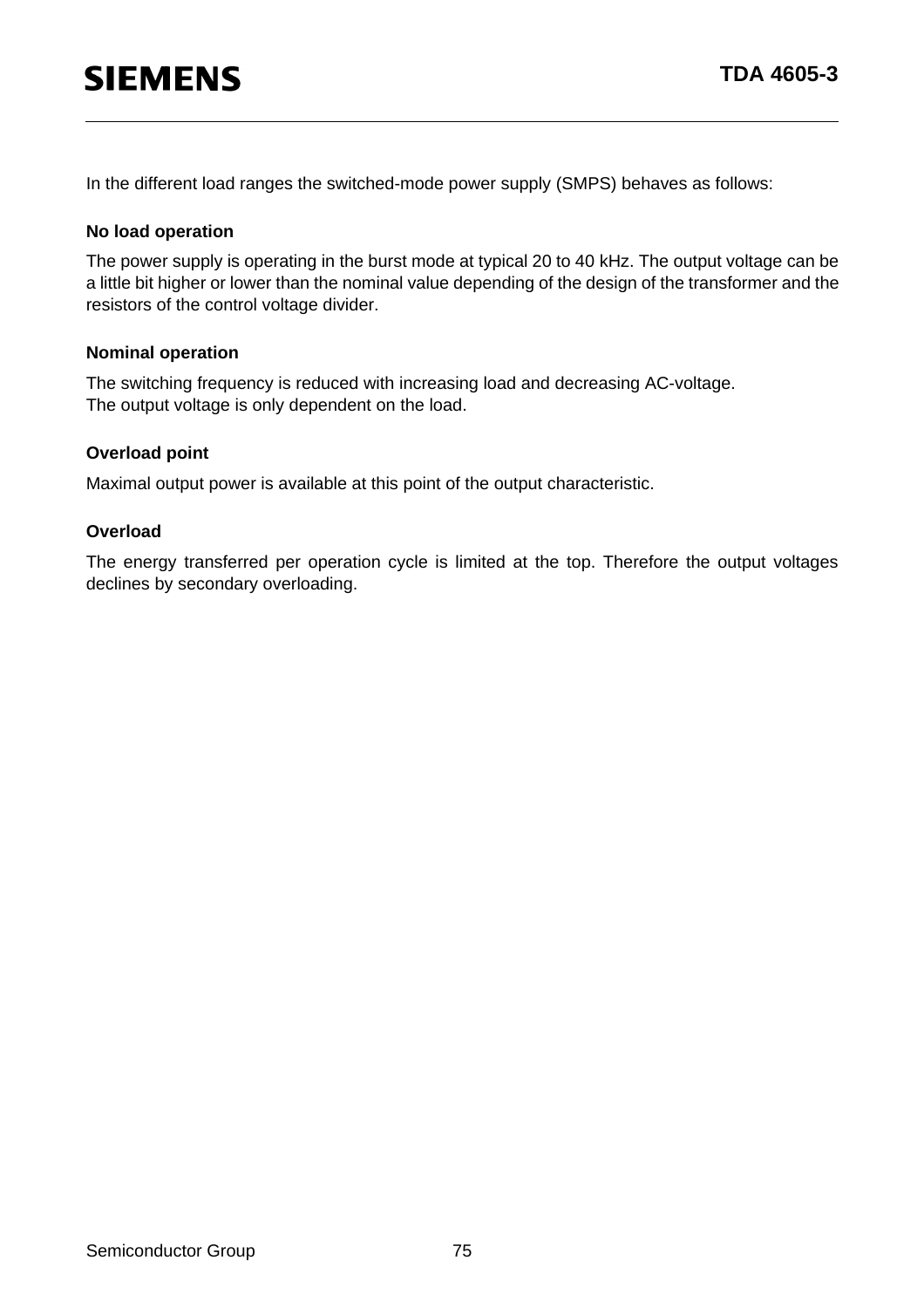### **Pin Definitions and Functions**

| Pin No.        | <b>Function</b>                                                                                                                                                                                                                                                                                                                                                                                                      |
|----------------|----------------------------------------------------------------------------------------------------------------------------------------------------------------------------------------------------------------------------------------------------------------------------------------------------------------------------------------------------------------------------------------------------------------------|
| 1              | Information Input Concerning Secondary Voltage. By comparing the<br>regulating voltage - obtained trom the regulating winding of the transformer - with<br>the internal reference voltage, the output impulse width on pin 5 is adjusted to the<br>load of the secondary side (normal, overload, short-circuit, no load).                                                                                            |
| $\overline{2}$ | Information Input Regarding the Primary Current. The primary current rise in<br>the primary winding is simulated at pin 2 as a voltage rise by means of external<br>RC-element. When a voltage level is reached thats derived from the regulating<br>voltage at pin 1, the output impulse at pin 5 is terminated. The RC-element serves<br>to set the maximum power at the overload point set.                       |
| 3              | Input for Primary Voltage Monitoring: In the normal operation $V_3$ is moving<br>between the thresholds $V_{3H}$ and $V_{3L}$ ( $V_{3H}$ > $V_3$ > $V_{3L}$ ).<br>$V_3 < V_{3L}$ : SMPS is switched OFF (line voltage too low).<br>$V_3$ > $V_{3H}$ : Compensation of the overload point regulation (controlled by pin 2)<br>starts at $V_{3H}$ : $V_{3L}$ = 1.7.                                                    |
| 4              | Ground                                                                                                                                                                                                                                                                                                                                                                                                               |
| 5              | <b>Output:</b> Push-pull output provides $\pm$ 1 A for rapid charge and discharge of the<br>gate capacitance of the power MOS-transistor.                                                                                                                                                                                                                                                                            |
| 6              | <b>Supply Voltage Input:</b> A stable internal reference voltage $V_{RFF}$ is derived from<br>the supply voltage also the switching thresholds $V_{6A}$ , $V_{6E}$ , $V_{6\text{ max}}$ and $V_{6\text{ min}}$ for<br>the supply voltage detector. If $V_6 > V_{6E}$ then $V_{REF}$ is switched on and swiched off<br>when $V_6 < V_{6A}$ . In addition the logic is only enable for $V_{6,min} < V_6 < V_{6,max}$ . |
| 7              | Input for Soft-Start. Start-up will begin with short pulses by connecting a<br>capacitor from pin 7 to ground.                                                                                                                                                                                                                                                                                                       |
| 8              | Input for the Oscillation Feedback. After starting oscillation, every zero<br>transition of the feedback voltage (falling edge) through zero (falling edge)<br>triggers an output pulse at pin 5. The trigger threshold is at $+50$ mV typical.                                                                                                                                                                      |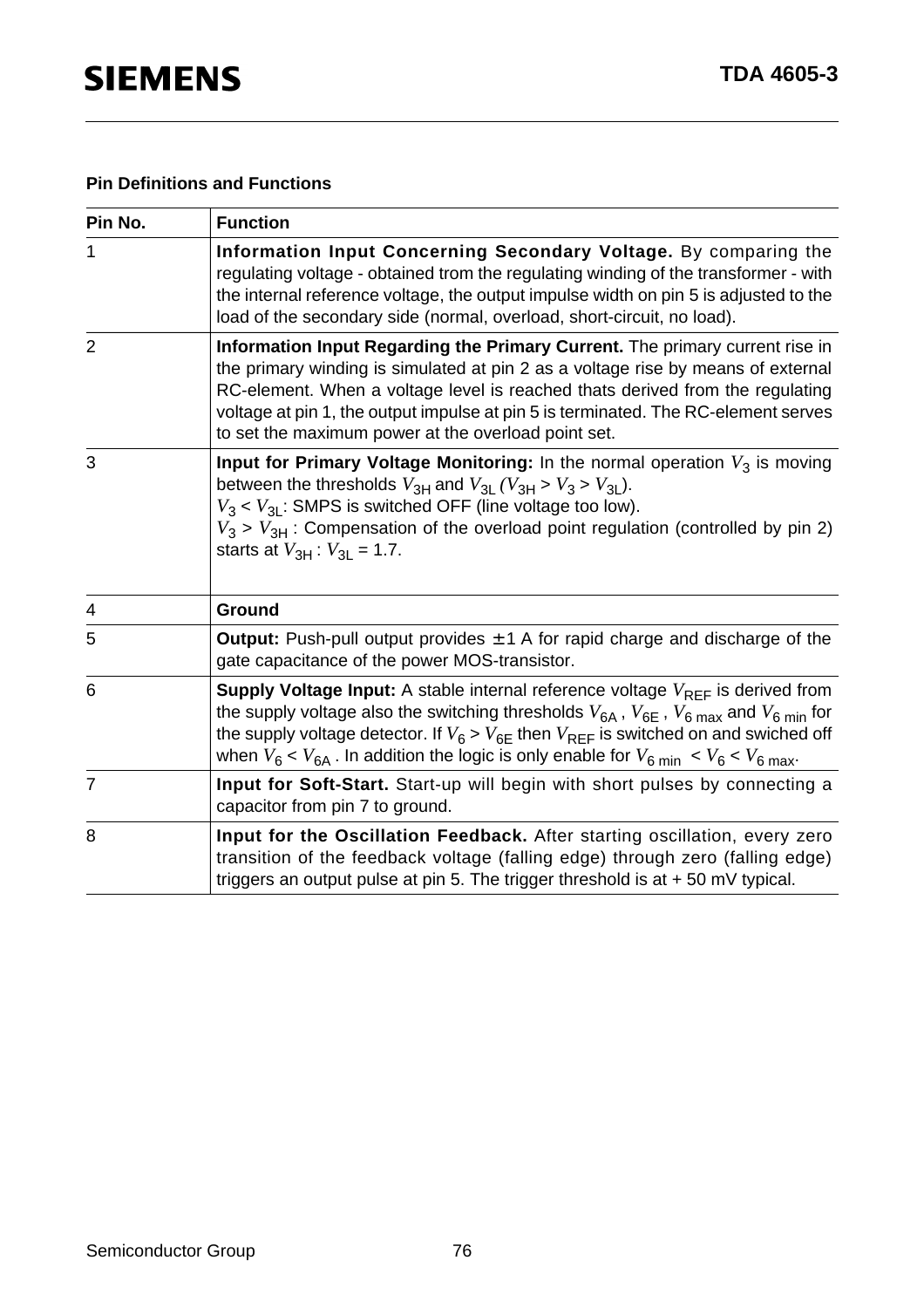

#### **Block Diagram**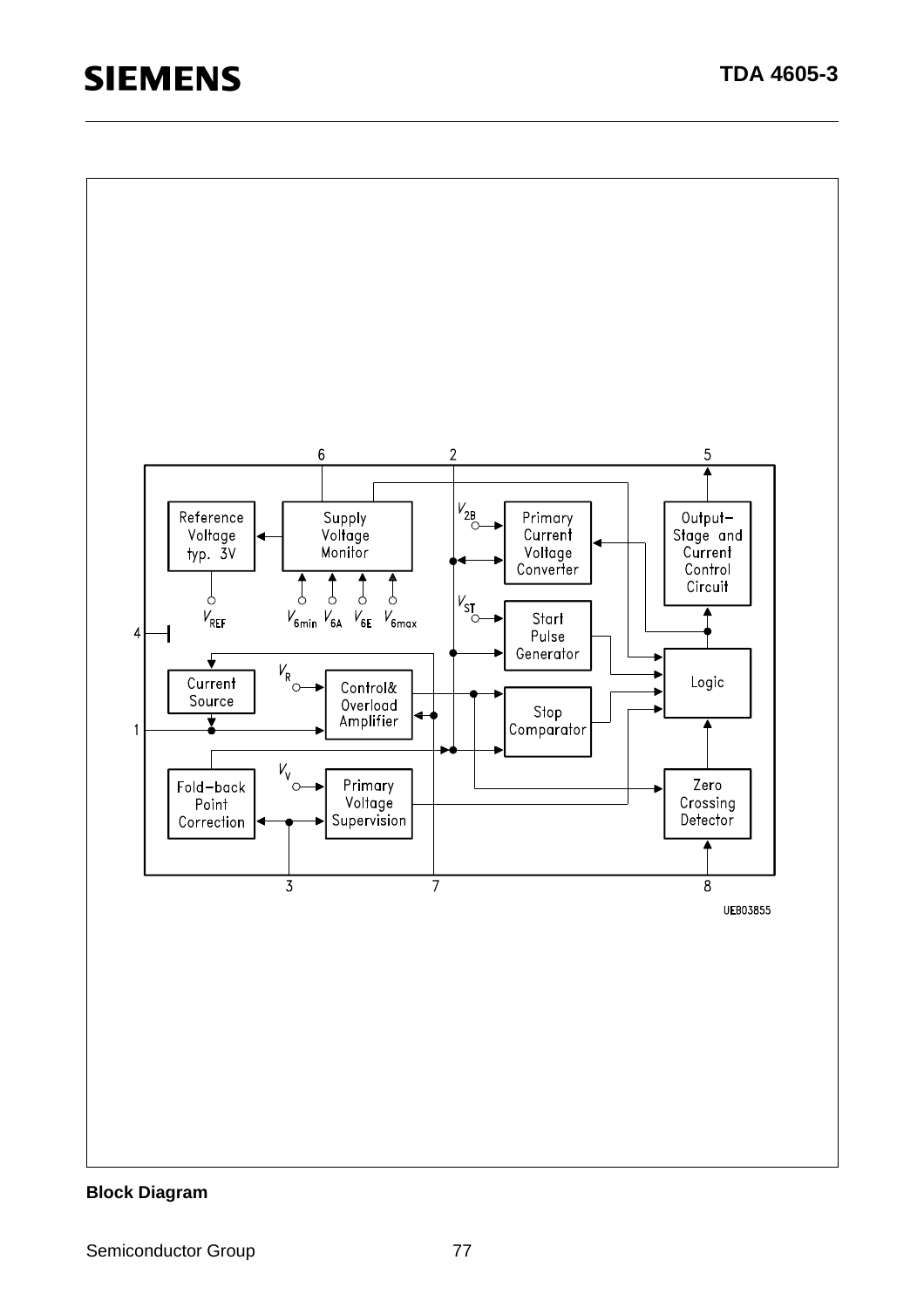#### **Circuit Description**

#### **Application Circuit**

The application circuit shows a flyback converter for video recorders with an output power rating of 70 W. The circuit is designed as a wide-range power supply for AC-line voltages of 180 to 264 V. The AC-input voltage is rectified by the bridge rectifier GR1 and smoothed by  $C_1$ . The NTC limits the rush-in current.

In the period before the switch-on threshold is reached the IC is suppled via resistor  $R_1$ ; during the start-up phase it uses the energy stored in  $C_2$ , under steady state conditions the IC receives its supply voltage from transformer winding  $n_1$  via diode D1. The switching transistor T1 is a BUZ 90. The parallel connected capacitor  $C_3$  and the inductance of primary winding  $n_2$  determine the system resonance frequency. The  $R_2$ - $C_4$ -D2 circuitry limits overshoot peaks, and  $R_3$  protects the gate of T1 against static charges.

During the conductive phase of the power transistor T1 the current rise in the primary winding depends on the winding inductance and the mains voltage. The network consisting of  $R_{4}$ - $C_{5}$  is used to create a model of the sawtooth shaped rise of the collector current. The resulting control voltage is fed into pin 2 of the IC. The RC-time constant given by  $R<sub>4</sub>-C<sub>5</sub>$  must be designed that way that driving the transistor core into saturation is avoided.

The ratio of the voltage divider  $R_{10}/R_{11}$  is fixing a voltage level threshold. Below this threshold the switching power supply shall stop operation because of the low mains voltage. The control voltage present at pin 3 also determines the correction current for the fold-back point. This current added to the current flowing through  $R_4$  and represents an additional charge to  $C_5$  in order to reduce the turnon phase of T1. This is done to stabilize the fold-back point even under higher mains voltages.

Regulation of the switched-mode power supplies via pin 1. The control voltage of winding  $n_1$  during the off period of T1 is rectified by D3, smoothed by  $C_6$  and stepped down at an adjustable ratio by  $R_5$ ,  $R_6$  and  $R_7$ . The  $R_8$ - $C_7$  network suppresses parasitic overshoots (transformer oscillation). The peak voltage at pin 2, and thus the primary peak current, is adjusted by the IC so that the voltage applied across the control winding, and hence the output voltages, are at the desired level.

When the transformer has supplied its energy to the load, the control voltage passes through zero. The IC detects the zero crossing via series resistors  $R_{\rm g}$  connected to pin 8. But zero crossings are also produced by transformer oscillation after T1 has turned off if output is short-circuited. Therefore the IC ignores zero crossings occurring within a specified period of time after T1 turn-off.

The capacitor  $C_8$  connected to pin 7 causes the power supply to be started with shorter pulses to keep the operating frequency outside the audible range during start-up.

On the secondary side, five output voltages are produced across winding  $n_3$  to  $n_7$  rectified by D4 to D8 and smoothed by  $C_9$  to  $C_{13}$ . Resistors  $R_{12}$ ,  $R_{14}$  and  $R_{19}$  to  $R_{21}$  are used as bleeder resistors. Fusable resistors  $R_{15}$  to  $R_{18}$  protect the rectifiers against short circuits in the output circuits, which are designed to supply only small loads.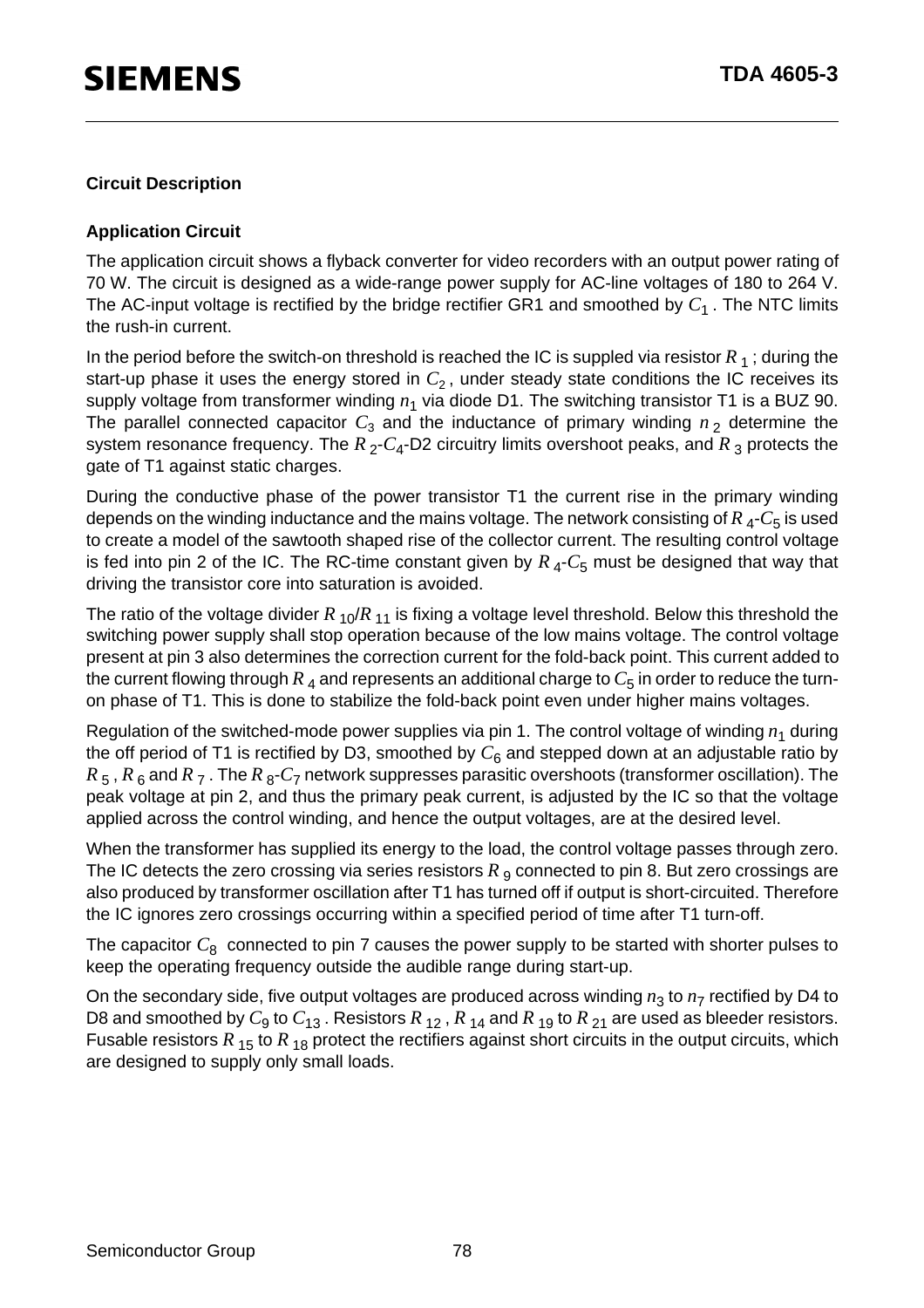#### **Block Diagram**

#### **Pin 1**

The regulating voltage forwarded to this pin is compared with a stable internal reference voltage  $V_{\rm R}$ in the **regulating and overload amplifier**. The output of this stage is fed to the stop comparator. If the control voltage is rather small at pin 1 an additional current is added by means of current source which is controlled according the level at pin 7. This additional current is virtually reducing the control voltage present at pin 1.

#### **Pin 2**

A voltage proportional to the drain current of the switching transistor is generated there by the external RC-combination in conjunction with the **primary current transducer**. The output of this transducer is controlled by the logic and referenced to the internal stable voltage  $V_{2B}$ . If the voltage *V*<sub>2</sub> exceeds the output voltage of the regulations amplifier, the logic is reset by the stop comparator and consequently the output of pin 5 is switched to low potential. Further inputs for the logic stage are the output for the **start impulse generator** with the stable reference potential  $V_{ST}$  and the **supply voltage motor**.

#### **Pin 3**

The down divided primary voltage applied there stabilizes the overload point. In addition the logic is disabled in the event of low voltage by comparison with the internal stable voltage  $V_V$  in the **primary voltage monitor** block.

#### **Pin 4**

**Ground** 

#### **Pin 5**

In the output stage the output signals produced by the logic are shifted to a level suitable for MOSpower transistors.

#### **Pin 6**

From the supply voltage  $V_6$  are derived a stable internal references  $V_{REF}$  and the switching threshold  $V_{6A}$  ,  $V_{6E}$  ,  $V_{6 max}$  and  $V_{6 min}$  for the **supply voltage monitor**. All references values ( $V_{R}$ ,  $V_{2B}$ ,  $V_{ST}$ ) are derived from  $V_{REF}$ . If  $V_6$  >  $V_{VE}$ , the  $V_{REF}$  is switched on and switched off when  $V_6$  <  $V_{6A}$ . In addition, the logic is released only for  $V_{6 min} < V_6 < V_{6 max}$ .

#### **Pin 7**

The output of the overload amplifier is connected to pin 7. A load on this output causes a reduction in maximal impulse duration. This function can be used to implement a soft start, when pin 7 is connected to ground by a capacitor.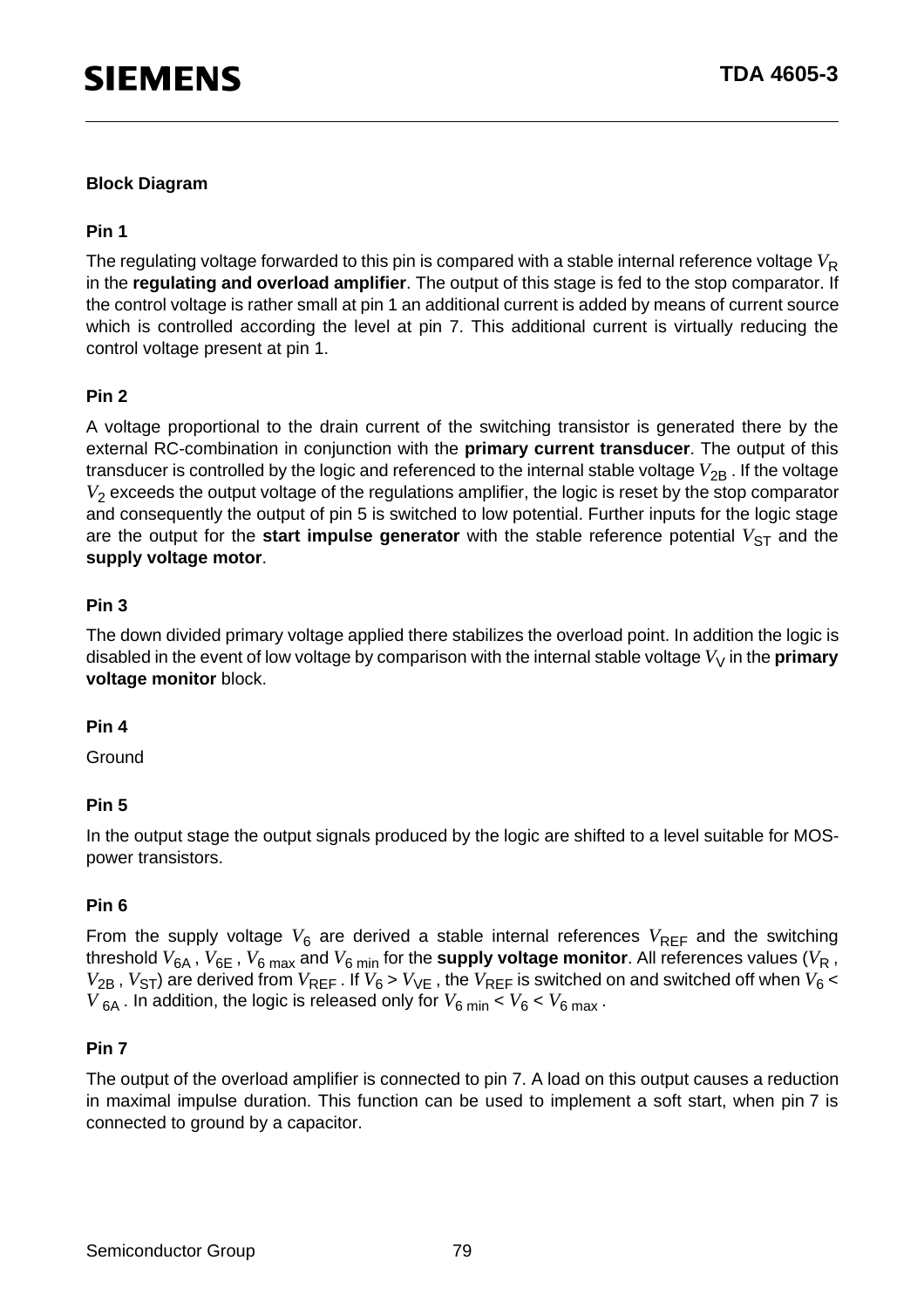#### **Pin 8**

The zero detector controlling the logic block recognizes the transformer being discharged by positive to negative zero crossing of pin 8 voltage and enables the logic for a new pulse. Parasitic oscillations occurring at the end of a pulse cannot lead to a new pulse (double pulsing), because an internal circuit inhibits the zero detector for a finite time  $t_{\text{UL}}$  after the end of each pulse.

#### **Start-Up Behaviour**

The start-up behaviour of the application circuit per sheet 88 is represented an sheet 90 for a line voltage barely above the lower acceptable limit time  $t_0$  the following voltages built up:

- $V_6$  corresponding to the half-wave charge current over  $R_1$
- $-V_2$  to  $V_2$ <sub>max</sub> (typically 6.6 V)
- $V_3$  to the value determined by the divider  $R_{10}/R_{11}$ .

The current drawn by the IC in this case is less than 1.6 mA.

If  $V_6$  reaches the threshold  $V_{6F}$  (time point  $t_1$ ), the IC switches on the internal reference voltage. The current draw max. rises to 12 mA. The primary current- voltage reproducer regulates  $V_2$  down to  $V_{2B}$ and the starting impulse generator generates the starting impulses from time point  $t_5$  to  $t_6$ . The feedback to pin 8 starts the next impulse and so on. All impulses including the starting impulse are controlled in width by regulating voltage of pin 1. When switching on this corresponds to a shortcircuit event, i.e.  $V_1 = 0$ . Hence the IC starts up with "short-circuit impulses" to assume a width depending on the regulating voltage feedback (the IC operates in the overload range). The IC operates at the overload point. Thereafter the peak values of  $V_2$  decrease rapidly, as the starting attempt is aborted (pin 5 is switched to low). As the IC remains switched on,  $V_6$  further decreases to  $V_6$ . The IC switches off;  $V_6$  can rise again (time point  $t_4$ ) and a new start-up attempt begins at time point  $t_1$ . If the rectified alternating line voltage (primary voltage) collapses during load, V<sub>3</sub> can fall below  $V_{3A}$ , as is happening at time point  $t_3$  (switch-on attempt when voltage is too low). The primary voltage monitor then clamps  $V_3$  to  $V_{3S}$  until the IC switches off ( $V_6 < V_{6A}$ ). Then a new startup attempt begins at time point  $t_1$ .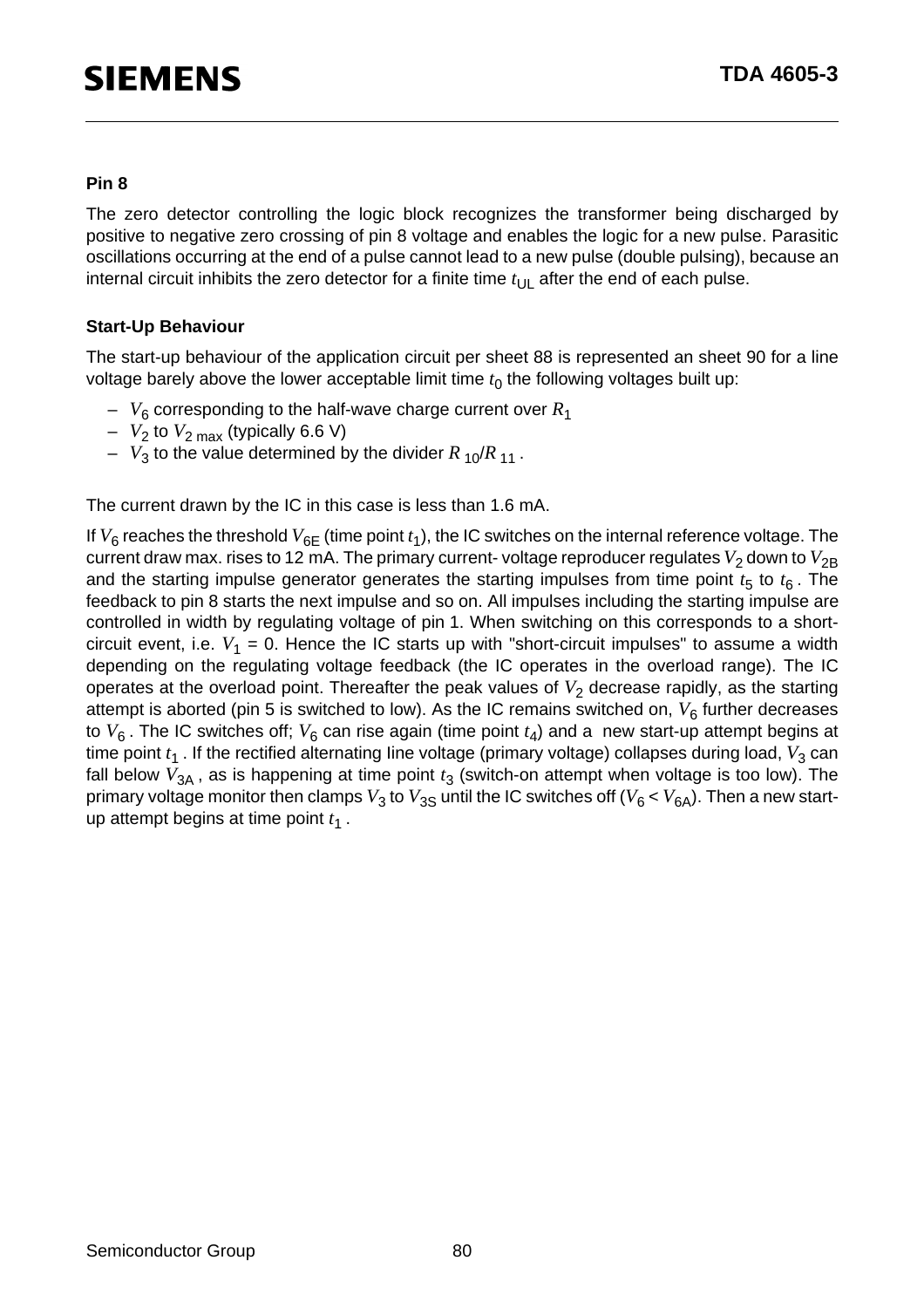#### **Regulation, Overload and No-Load Behaviour**

When the IC has started up, it is operating in the regulation range. The potential at pin 1 typically is 400 mV. If the output is loaded, the regulation amplifier allows broader impulses ( $V_5 = H$ ). The peak voltage value at pin 2 increases up to  $V_{2S \text{ max}}$ . If the secondary load is further increased, the overload amplifier begins to regulate the pulse width downward. This point is referred to as the overload point of the power supply. As the IC-supply voltage  $V_6$  is directly proportional to the secondary voltage, it goes down in accordance with the overload regulation behaviour. If  $V_6$  falls below the value  $V_{6 \text{ min}}$ , the IC goes into burst operation. As the time constant of the half-wave charge-up is relatively large, the short-circuit power remains small. The overload amplifier cuts back to the pulse width  $t_{nk}$ . This pulse width must remain possible, in order to permit the IC to start-up without problems from the virtual short-circuit, which every switching on with  $V_1 = 0$  represents. If the secondary side is unloaded, the loading impulses  $(V<sub>5</sub> = H)$  become shorter. The frequency increases up to the resonance frequency of the system. If the load is further reduced, the secondary voltages and  $V_6$  increase. When  $V_6 = V_6$  max the logic is blocked. The IC converts to burst operation.This renders the circuit absolutely safe under no-load conditions.

#### **Behaviour when Temperature Exceeds Limit**

An integrated temperature protection disables the logic when the chip temperature becomes too high. The IC automatically interrogates the temperature and starts as soon as the temperature decreases to permissible values.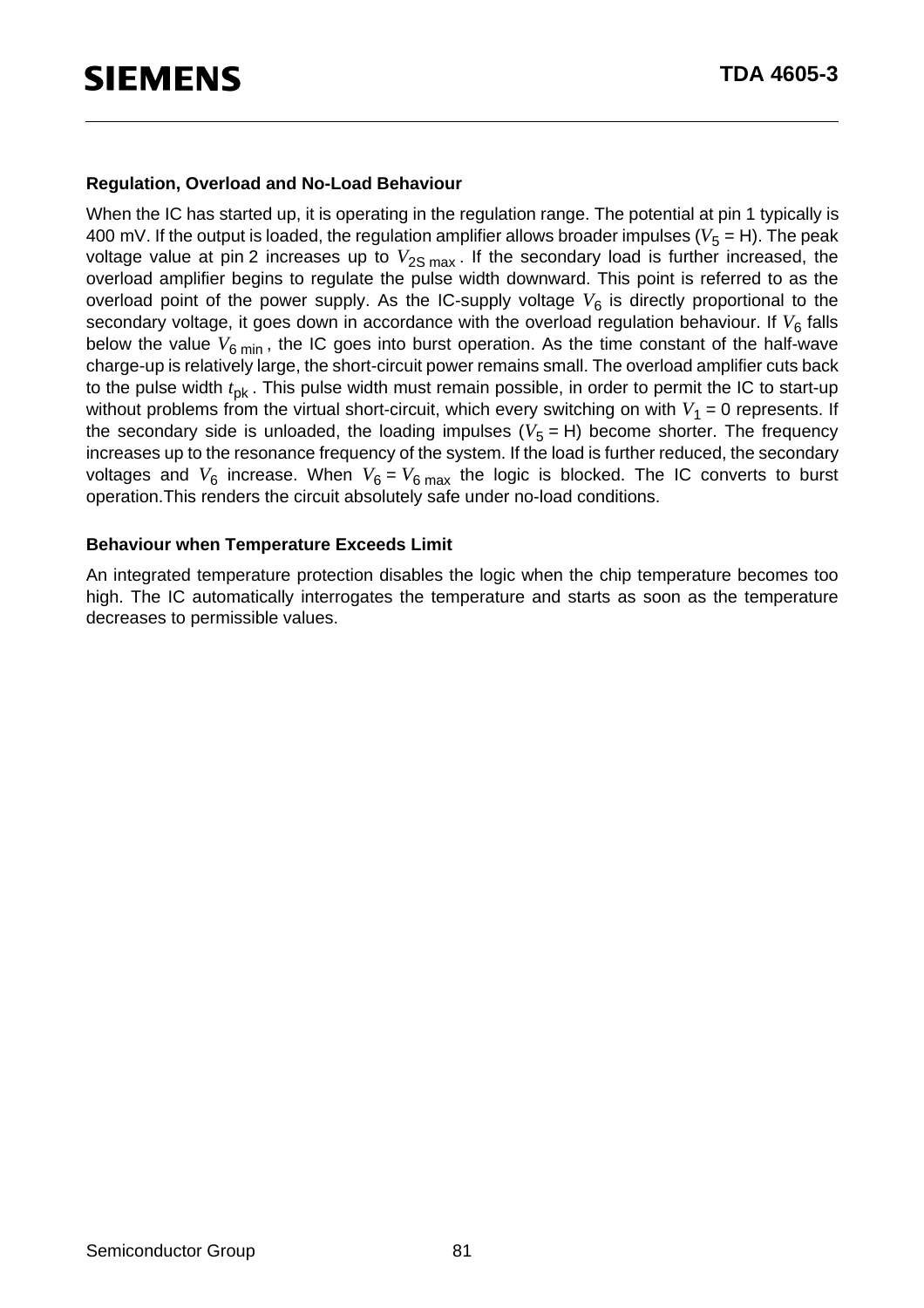### **Absolute Maximum Ratings**

 $T_A = -20$  to 85 °C

| <b>Parameter</b>     |       | <b>Symbol</b>    |        | <b>Limit Values</b> | <b>Unit</b> | <b>Remarks</b>                         |
|----------------------|-------|------------------|--------|---------------------|-------------|----------------------------------------|
|                      |       |                  | min.   | max.                |             |                                        |
| Voltages             | pin 1 | $V_1$            | $-0.3$ | 3                   | V           |                                        |
|                      | pin 2 | $V_2$            | $-0.3$ |                     | ٧           |                                        |
|                      | pin 3 | $V_3$            | $-0.3$ |                     | ٧           |                                        |
|                      | pin 5 | $V_5$            | $-0.3$ | $V_6$               | V           |                                        |
|                      | pin 6 | $V_6$            | $-0.3$ | 20                  | V           | Supply voltage                         |
|                      | pin 7 | V <sub>7</sub>   | $-0.3$ |                     | $\vee$      |                                        |
| Currents             | pin 1 | $I_1$            |        | 3                   | mA          |                                        |
|                      | pin 2 | I <sub>2</sub>   |        | 3                   | mA          |                                        |
|                      | pin 3 | $I_3$            |        | 3                   | mA          |                                        |
|                      | pin 4 | $I_4$            | $-1.5$ |                     | A           | $t_{\rm p} \le 50$ µs; $v \le 0.1^*$ ) |
|                      | pin 5 | $I_5$            | $-0.5$ | 1.5                 | A           | $t_{\rm p} \le 50$ µs; $v \le 0.1$     |
|                      | pin 6 | $I_6$            |        | 0.5                 | A           | $t_{\rm p} \le 50$ µs; $v \le 0.1$     |
|                      | pin 7 | I <sub>7</sub>   |        | 3                   | mA          |                                        |
|                      | pin 8 | $I_8$            | $-5$   | 3                   | mA          |                                        |
| Junction temperature |       | $T_{\rm i}$      |        | 125                 | $^{\circ}C$ |                                        |
| Storage temperature  |       | $T_{\text{stg}}$ | $-40$  | 125                 | $^{\circ}C$ |                                        |

### **Operating Range**

| Supply voltage          | $V_6$              | 7.5   | 15.5 |              | IC "on"           |
|-------------------------|--------------------|-------|------|--------------|-------------------|
| Ambient temperature     | $T_{\sf A}$        | $-20$ | 85   | $^{\circ}$ C |                   |
| Heat resistance         |                    |       |      |              |                   |
| Junction to environment | $R_{\text{th}}$ JE |       | 100  | K/W          |                   |
| Junction case           | $R_{\text{th JC}}$ |       | 70   | K/W          | measured at pin 4 |

\*)  $t<sub>p</sub>$  = pulse width

 $V =$  duty circle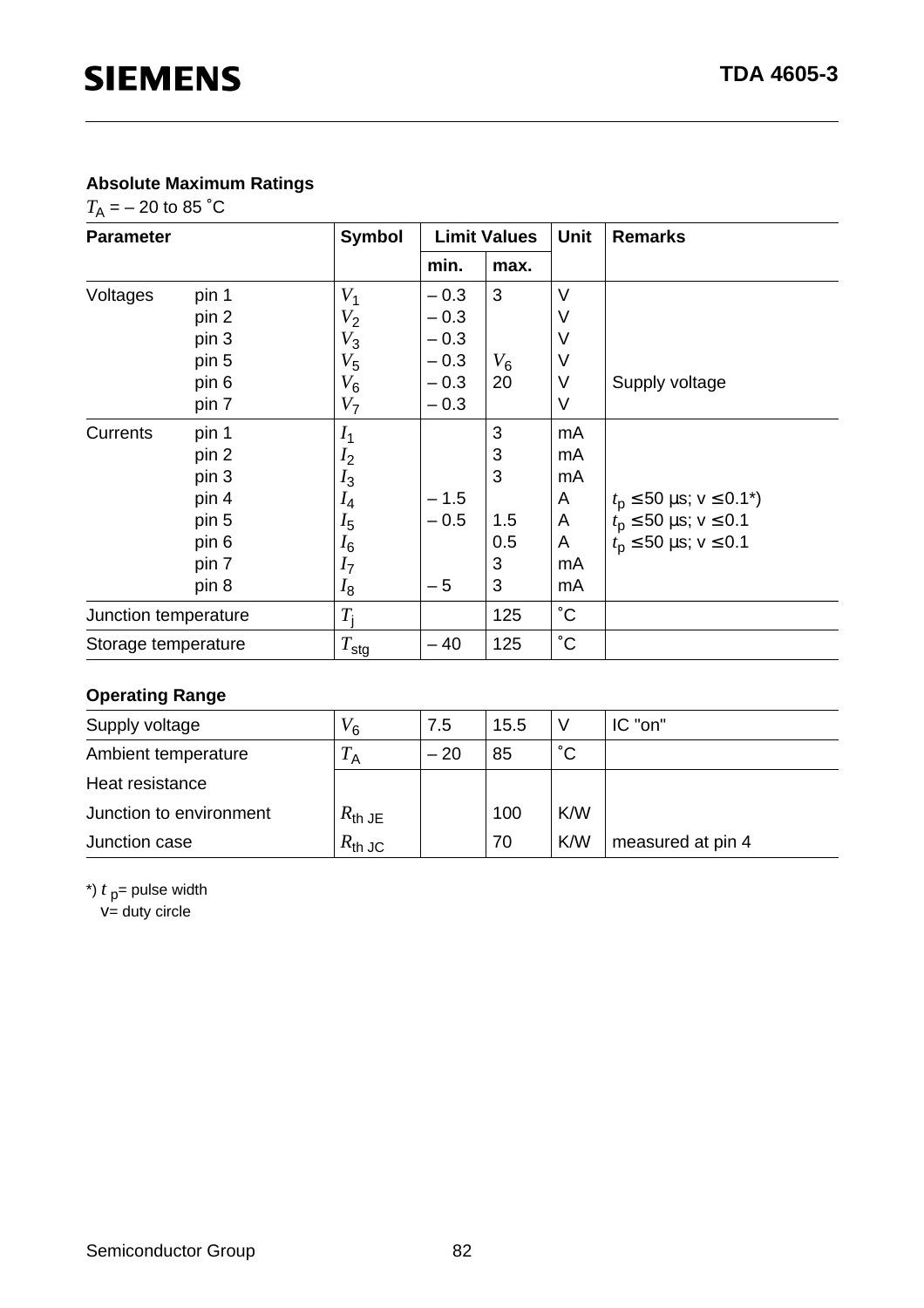#### **Characteristics**

 $T_A = 25$  °C;  $V_S = 10$  V

| <b>Parameter</b> | <b>Symbol</b> | <b>Limit Values</b>  |  |  | Unit | <b>Test Condition</b> | <b>Test</b> |
|------------------|---------------|----------------------|--|--|------|-----------------------|-------------|
|                  |               | min.<br>typ.<br>max. |  |  |      | <b>Circuit</b>        |             |

#### **Start-Up Hysteresis**

| Start-up current drain | $I_{6E}$  |     | 0.6 | 0.8 | mA | $V_6 = V_{6E}$ |  |
|------------------------|-----------|-----|-----|-----|----|----------------|--|
| Switch-on voltage      | $V_{6E}$  |     | 12  | 13  |    |                |  |
| Switch-off voltage     | $V_{6A}$  | 4.5 | 5   | 5.5 |    |                |  |
| Switch-on current      | I6E1      |     |     | 14  | mA | $V_6 = V_{6E}$ |  |
| Switch-off current     | $I_{6A1}$ | .5  | 10  | 13  | mA | $V_6 = V_{6A}$ |  |

# Voltage Clamp ( $V_6$  = 10 V, IC switched off)

| At pin 2 ( $V_6 \leq V_{6E}$ )<br>2 max<br>At pin 3 ( $V_6 \le V_{6E}$ )<br>$V_3$ max | 5.6<br>5.6 | 6.6<br>6.6 |  |  | mA<br>$I_2 = T$<br>mA<br>$I_2 = 1$ |  |
|---------------------------------------------------------------------------------------|------------|------------|--|--|------------------------------------|--|
|---------------------------------------------------------------------------------------|------------|------------|--|--|------------------------------------|--|

#### **Control Range**

| Control input voltage                                          | $V_{\rm 1R}$ | 390 | 400 | 410 | mV |                                                                           |  |
|----------------------------------------------------------------|--------------|-----|-----|-----|----|---------------------------------------------------------------------------|--|
| Voltage gain of the<br>control circuit in the<br>control range | $-V_{\rm R}$ | 30  | 43  | 60  | dB | $V_{\rm R}$ = d<br>$(V_{2S} - V_{2B})$ / – dV <sub>1</sub><br>$f = 1$ kHz |  |

#### **Primary Current Simulation Voltage**

| Bas<br>$\mathbf{u}$<br>____ | $\sim$<br><u>_ _</u> | --<br>___ | __ |  | . . |
|-----------------------------|----------------------|-----------|----|--|-----|

#### **Overload Range and Short-Circuit Operation**

| Peak value in the<br>range of secondary<br>overload                | $V_{2B}$           | 2.9 | 3.0 | 3.1 | $V_1 = V_{1R} - 10$ mV |  |
|--------------------------------------------------------------------|--------------------|-----|-----|-----|------------------------|--|
| Peak value in the<br>range of secondary<br>short-circuit operation | $V_{2{\mathsf K}}$ | 2.2 | 2.4 | 2.6 | $V_1 = 0 V$            |  |

#### **Fold-Back Point Correction**

| Fold-back point    | 300 | 500 | 650 | μA | ా = ఎ…<br>v o |  |
|--------------------|-----|-----|-----|----|---------------|--|
| correction current |     |     |     |    |               |  |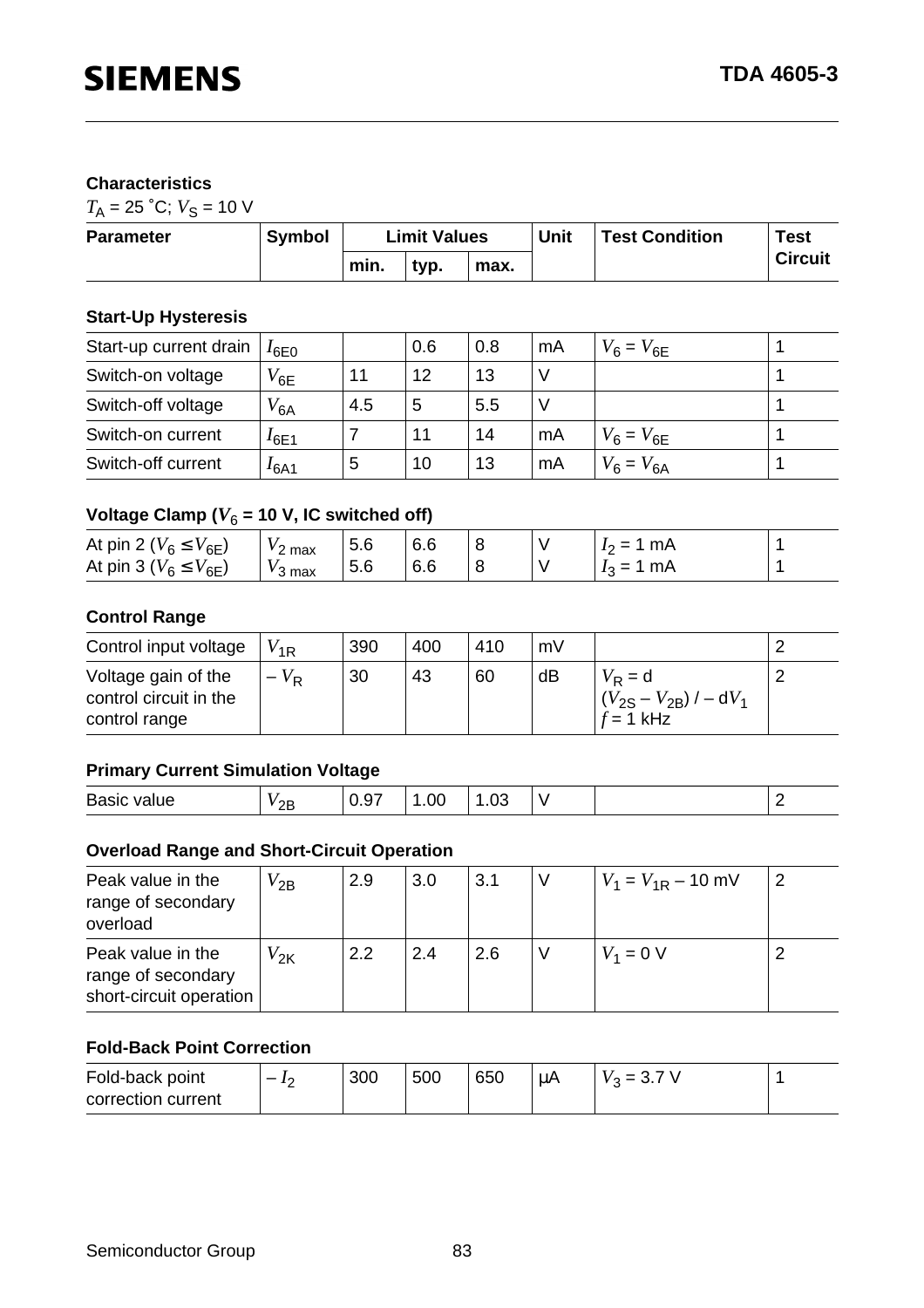### **Characteristics** (cont'd)

 $T_A = 25$  °C;  $V_S = 10$  V

| <b>Parameter</b> | <b>Symbol</b> | <b>Limit Values</b>  |  |  | <b>Unit</b> | <b>Test Condition</b> | <b>Test</b> |
|------------------|---------------|----------------------|--|--|-------------|-----------------------|-------------|
|                  |               | min.<br>tvp.<br>max. |  |  |             | <b>Circuit</b>        |             |

# Generally Valid Data ( $V_6$  = 10 V)

### **Voltage of the Zero Transition Detector**

| Positive clamping<br>voltage          | $V_{8P}$        | 0.7              | 0.75   | 0.82    | $\vee$  | $I_8 = 1$ mA  | 2 |
|---------------------------------------|-----------------|------------------|--------|---------|---------|---------------|---|
| Negative clamping<br>voltage          | $V_{\sf 8N}$    | $-0.25$          | $-0.2$ | $-0.15$ | -V      | $I_8 = -1$ mA | 2 |
| Threshold value                       | $V_{\rm 8S}$    | 40               | 50     | 76      | mV      |               | 2 |
| Suppression of<br>transformer ringing | $t_{\text{UL}}$ | 3.0              | 3.5    | 3.8     | $\mu$ s |               | 2 |
| Input current                         | $-I_8$          | $\boldsymbol{0}$ |        | 4       | μA      | $V_8 = 0$     | 2 |

#### **Push-Pull Output Stage**

| Saturation voltages |                     |     |     |   |                 |  |
|---------------------|---------------------|-----|-----|---|-----------------|--|
| Pin 5 sourcing      | $V_{\mathsf{Sat0}}$ | 1.5 | 2.0 | V | $I_5 = -0.1 A$  |  |
| Pin 5 sinking       | $V_{\mathsf{SatV}}$ | 1.0 | 1.2 |   | $I_5$ = + 0.1 A |  |
| Pin 5 sinking       | $V_{\mathsf{SatV}}$ | 1.4 | 1.8 |   | $I_5$ = + 0.5 A |  |

#### **Output Slew Rate**

| Rising edge  | + $dV5/dt$ | 70  | V/µs      |  |
|--------------|------------|-----|-----------|--|
| Falling edge | + $dV5/dt$ | 100 | $V/\mu s$ |  |

#### **Reduction of Control Voltage**

| Current to reduce the $ -I_1 $ |  | 50 | μA | $V_7 = 1.1$ V, $V_1 = 0.4$ V |  |
|--------------------------------|--|----|----|------------------------------|--|
| control voltage                |  |    |    |                              |  |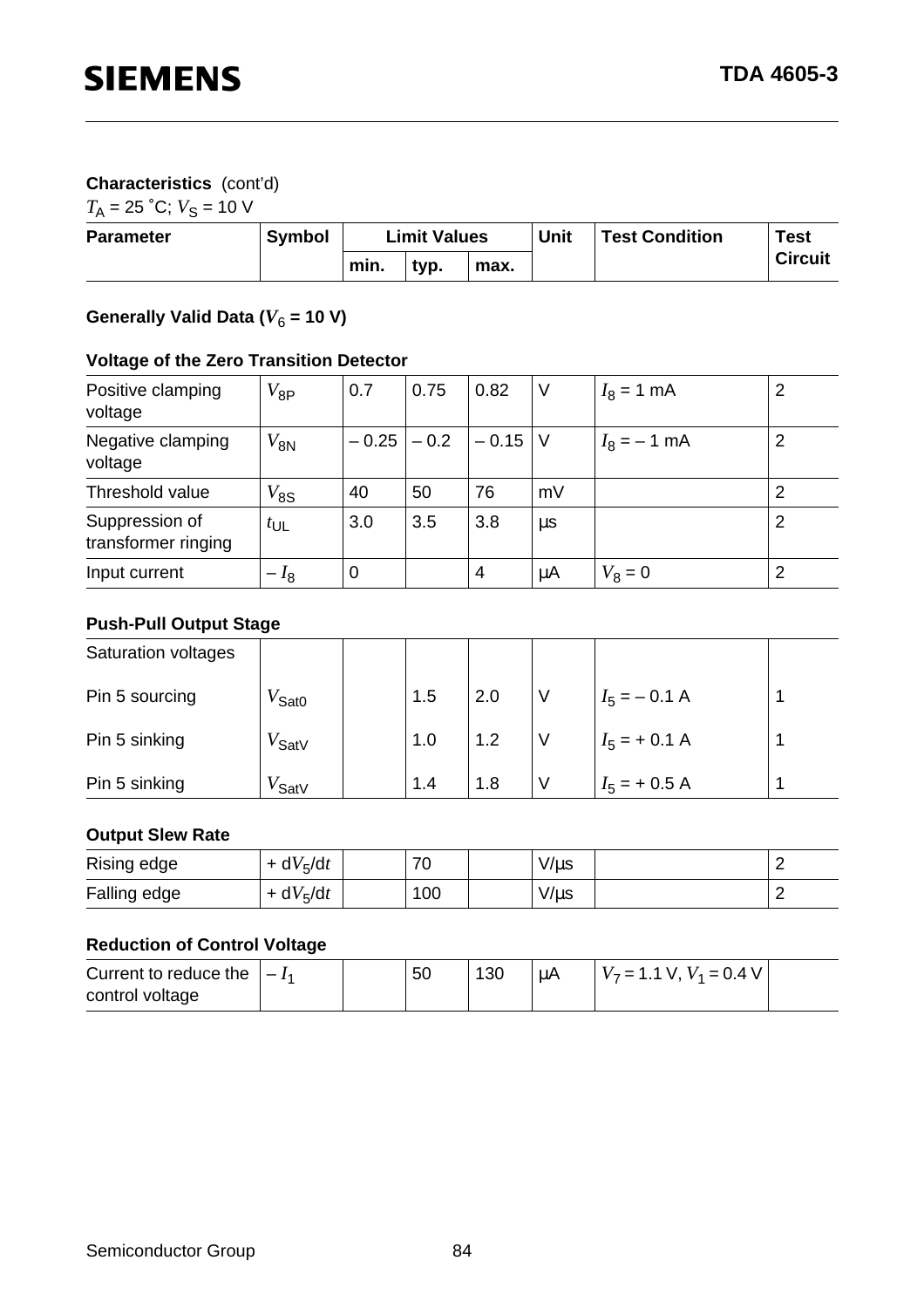# **Characteristics** (cont'd)

 $T_A = 25$  °C;  $V_S = 10$  V

| <b>Parameter</b> | <b>Symbol</b> | <b>Limit Values</b>  | Unit | <b>Test Condition</b> | <b>Test</b> |  |                |
|------------------|---------------|----------------------|------|-----------------------|-------------|--|----------------|
|                  |               | min.<br>tvp.<br>max. |      |                       |             |  | <b>Circuit</b> |

#### **Protection Circuit**

| Undervoltage<br>protection<br>for $V_6$ : voltage at<br>pin $5 = V_{5 min}$<br>if $V_6 < V_5$ min                              | $V_{\rm 6\,min}$  | 7.0  | 7.25 | 7.5  | $\vee$            |                   | $\overline{2}$ |
|--------------------------------------------------------------------------------------------------------------------------------|-------------------|------|------|------|-------------------|-------------------|----------------|
| Undervoltage<br>protection for $V_6$ :<br>voltage at<br>pin $5 = V_{5 min}$<br>if $V_6 > V_{6 max}$                            | $V_6$ max         | 15.5 | 16   | 16.5 | V                 |                   | $\overline{2}$ |
| Undervoltage<br>protection for $V_{AC}$ :<br>voltage at<br>pin $4 = V_5$ min<br>if $V_3 < V_{3A}$                              | $V_{3A}$          | 985  | 1000 | 1015 | mV                | $V_2 = 0 V$       | 1              |
| Over temperature at<br>the given chip<br>temperature the IC<br>will switch $V_5$ to $V_5$ min                                  | $T_{\rm i}$       |      | 150  |      | $^\circ \text{C}$ |                   | $\overline{2}$ |
| Voltage at pin 3 if one<br>of the protection<br>function was<br>triggered;<br>$(V_3$ will be clamped<br>until $V_6 < V_{6A}$ ) | $V_{3\text{Sat}}$ |      | 0.4  | 0.8  | V                 | $I_3 = 750 \mu A$ | 1              |
| Current drain during<br>burst operation                                                                                        | $I_6$             |      | 8    |      | mA                | $V_3 = V_2 = 0$ V | 1              |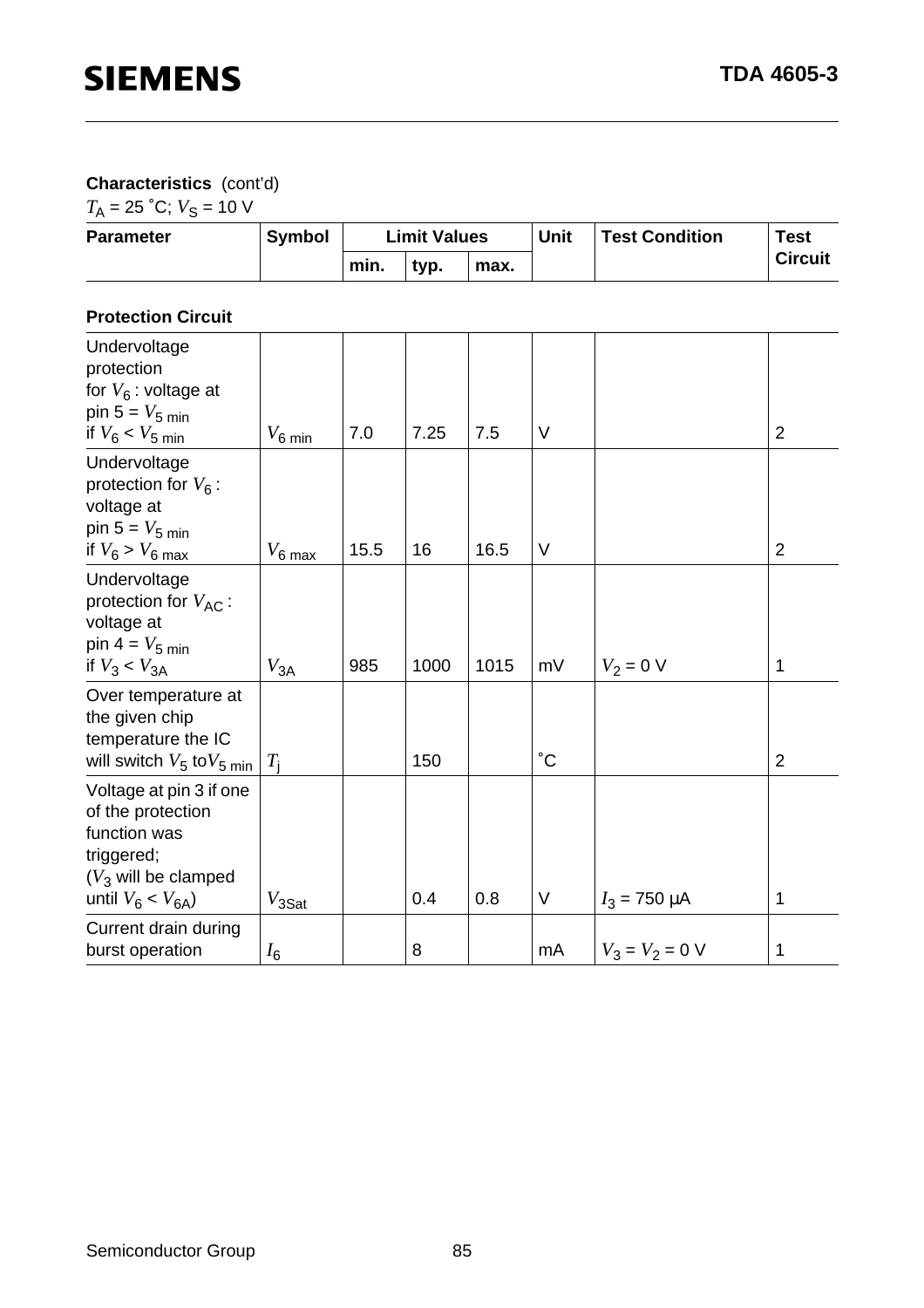

#### **Test Circuit 1**



#### **Test Circuit 2**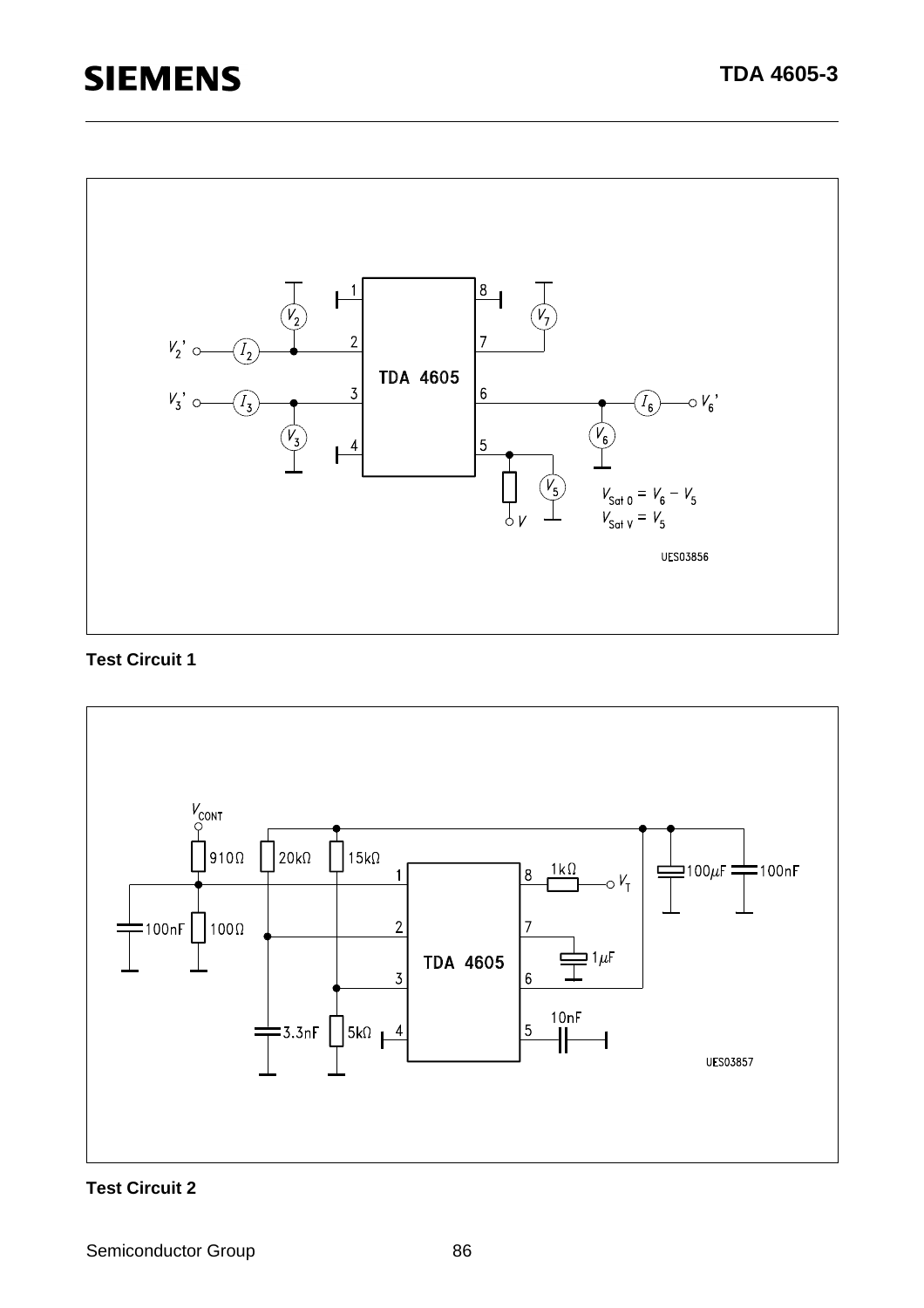

# **Application Circuit**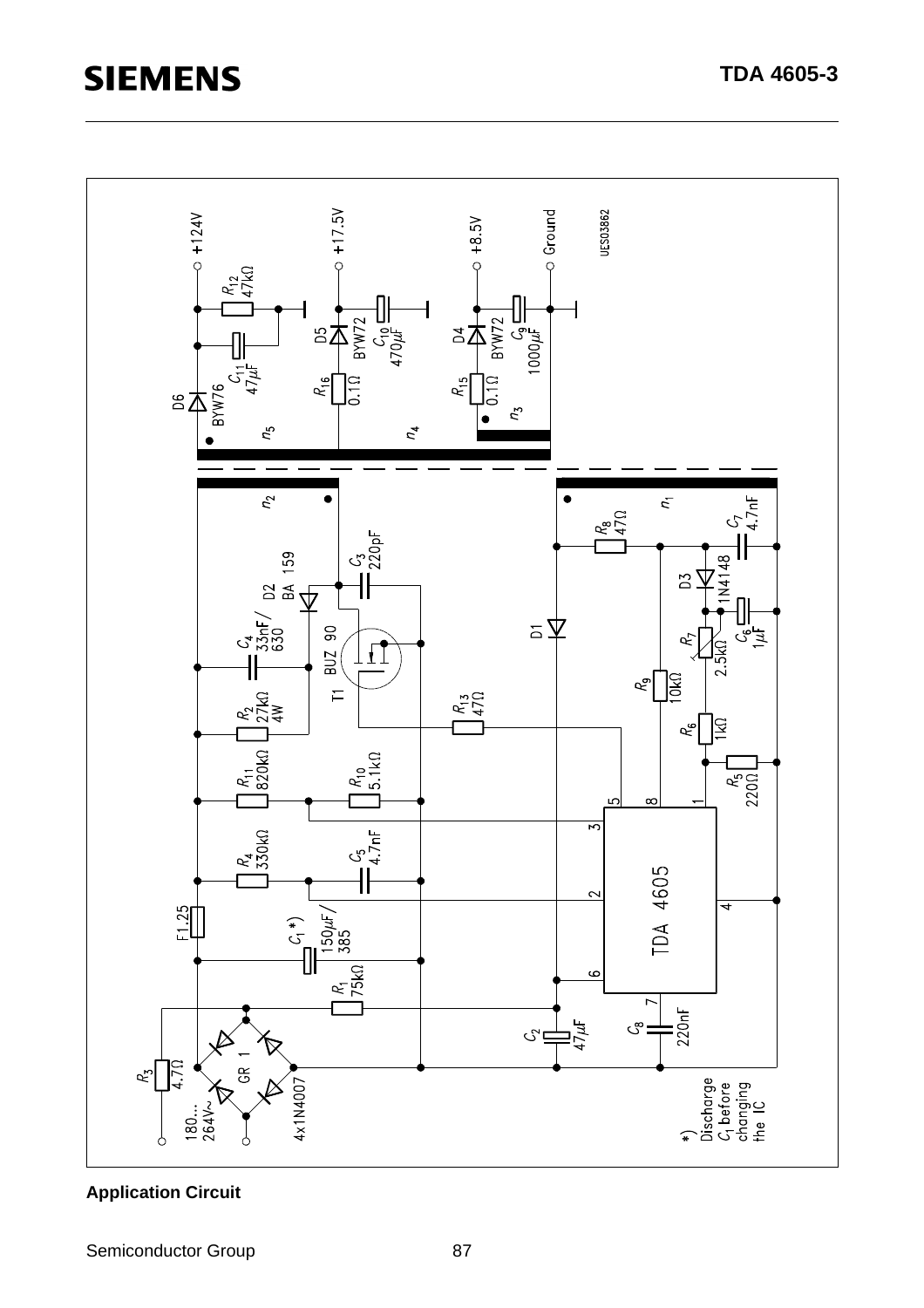# **Diagrams**

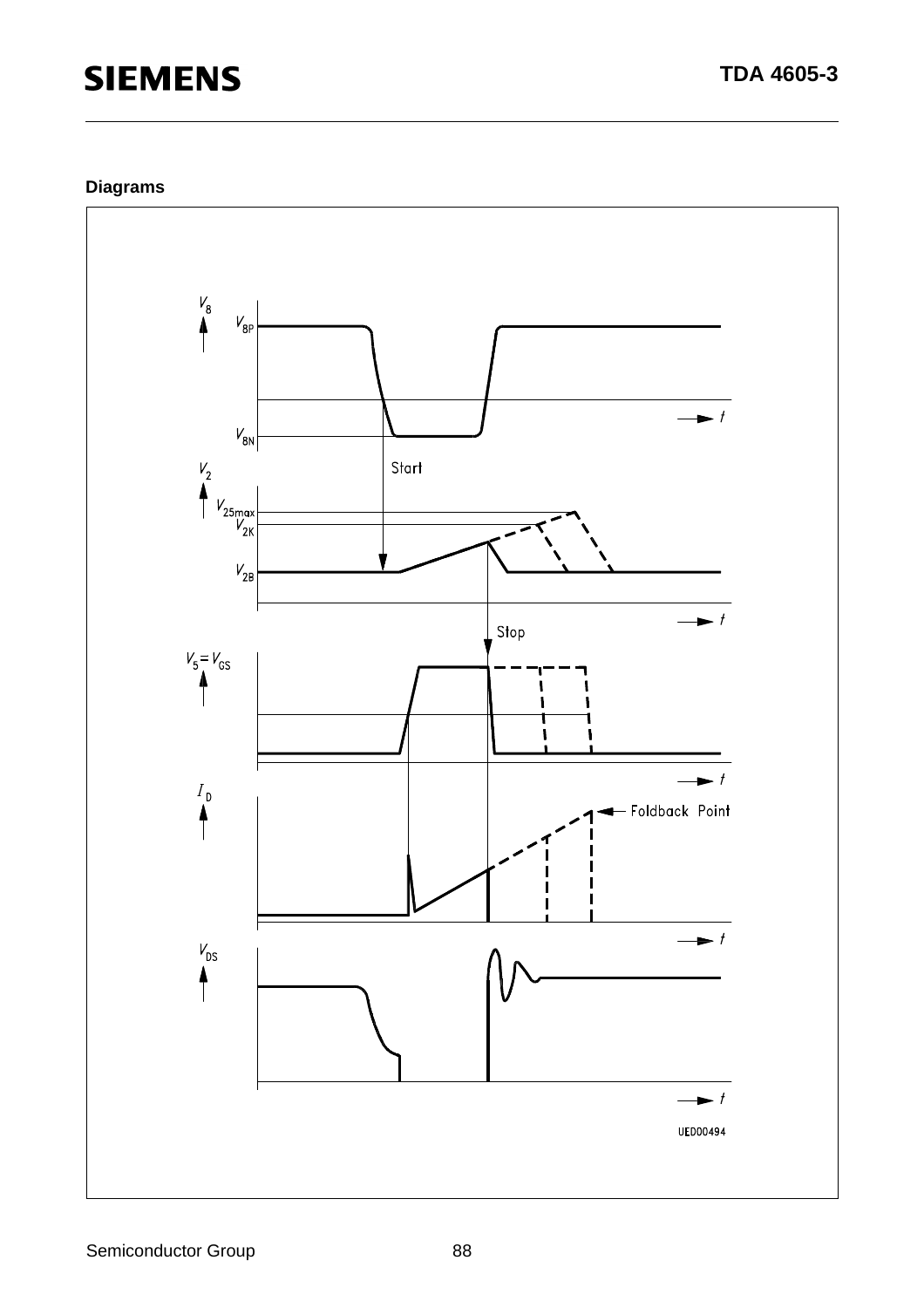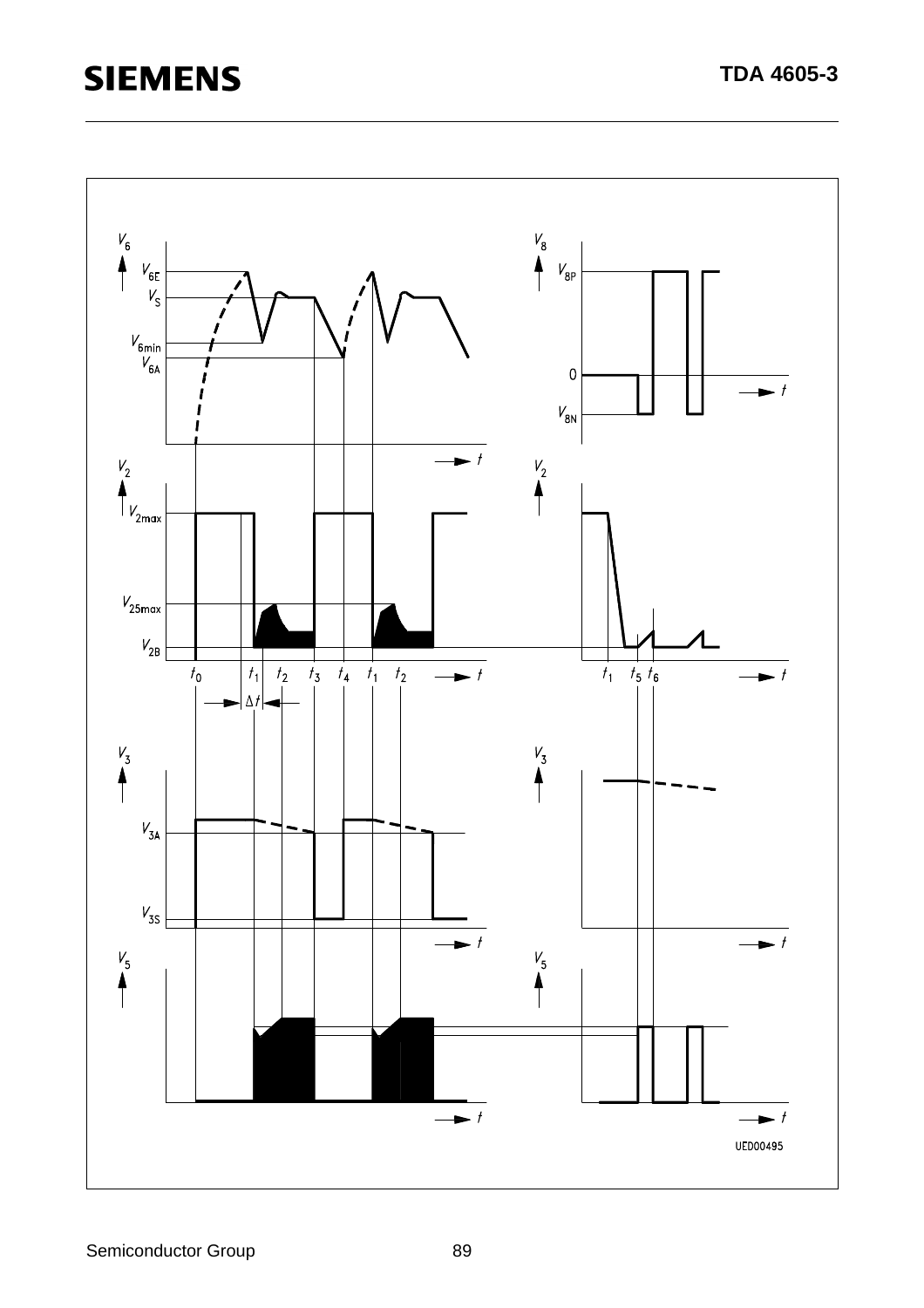

**Start-Up Hysteresis**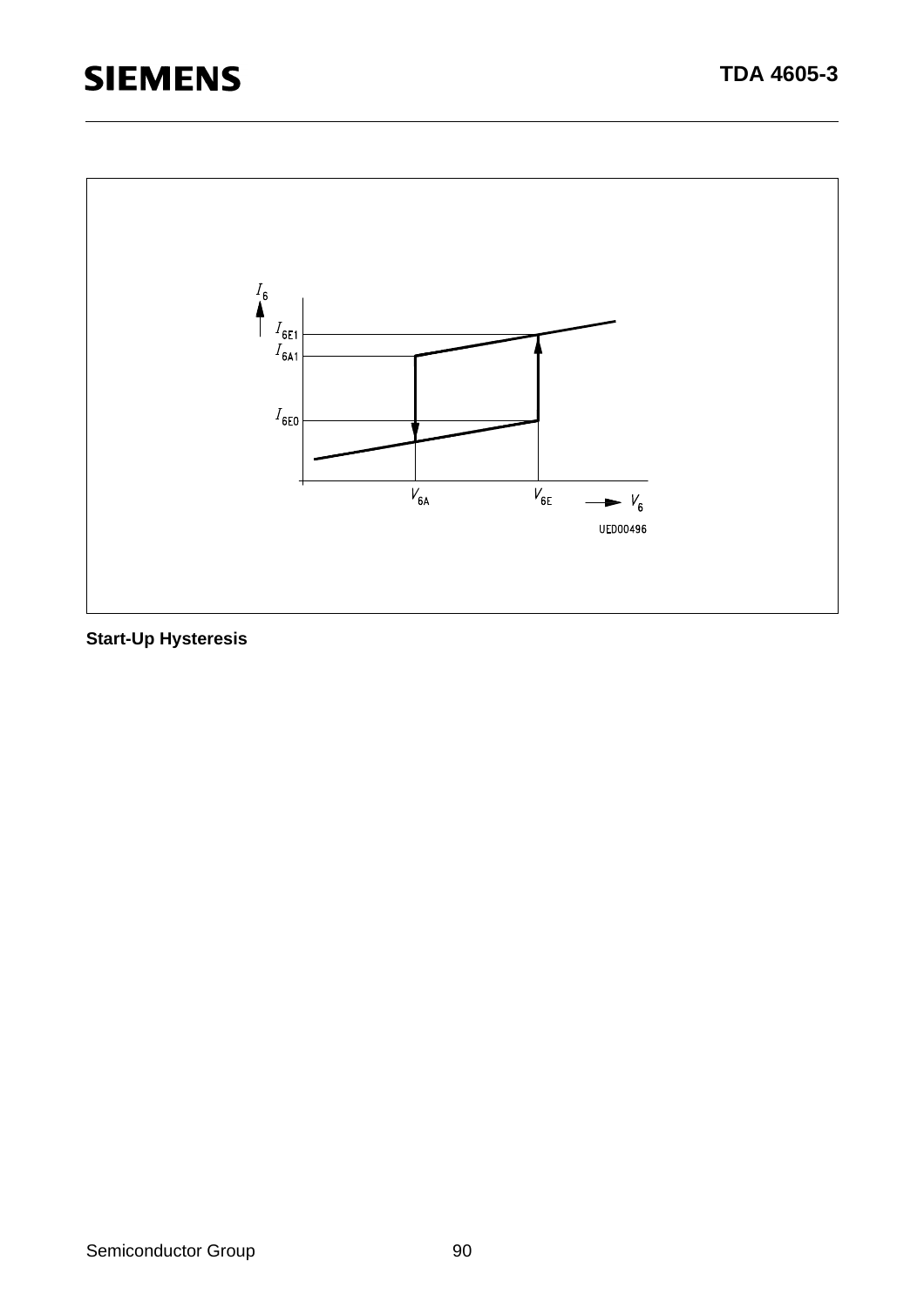

### **Operation in Test Circuit 2**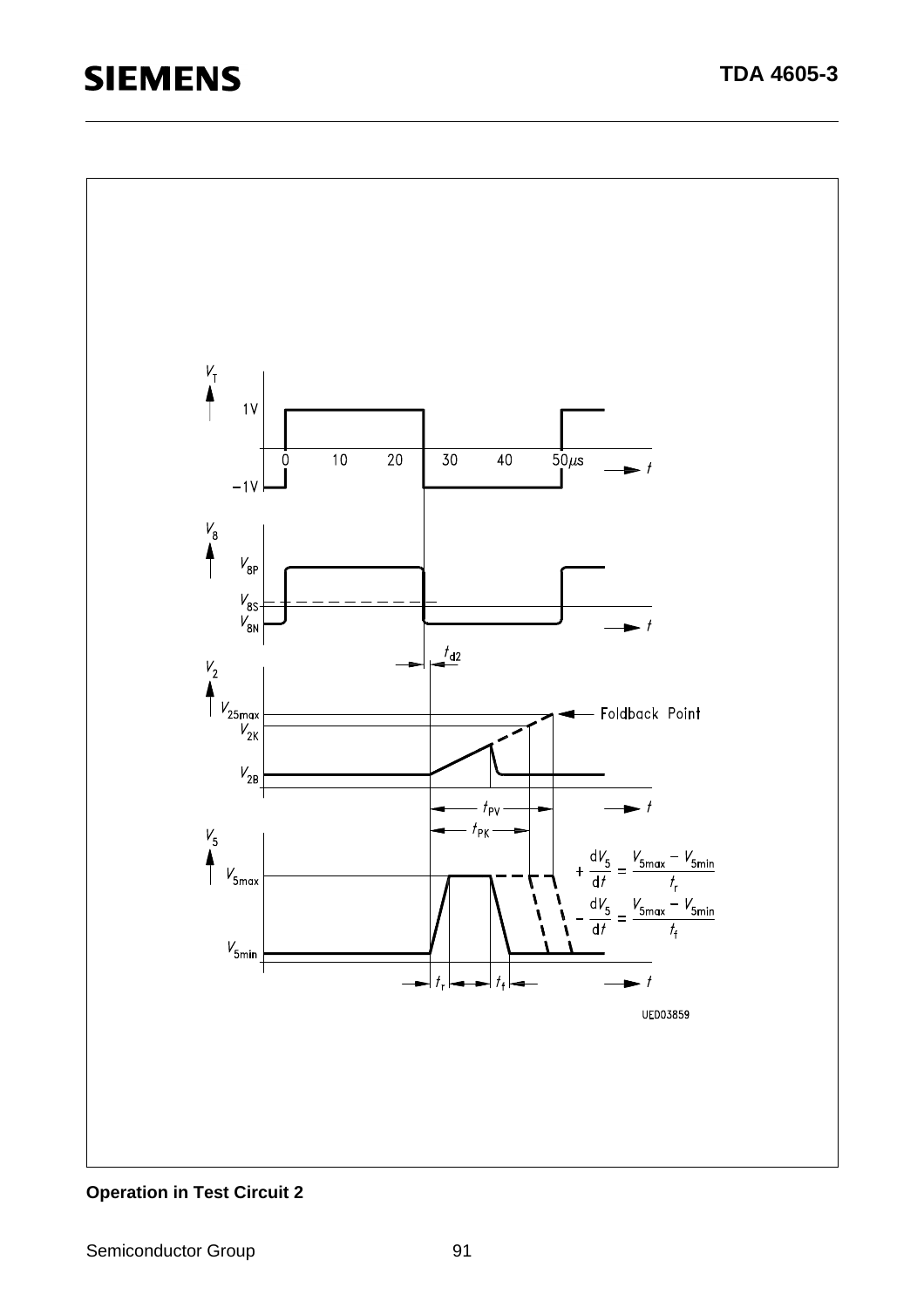#### **Start-Up Current as a Function of the Ambient Temperature**



**Overload Point Correction as a Function of the Voltage at Pin 3**